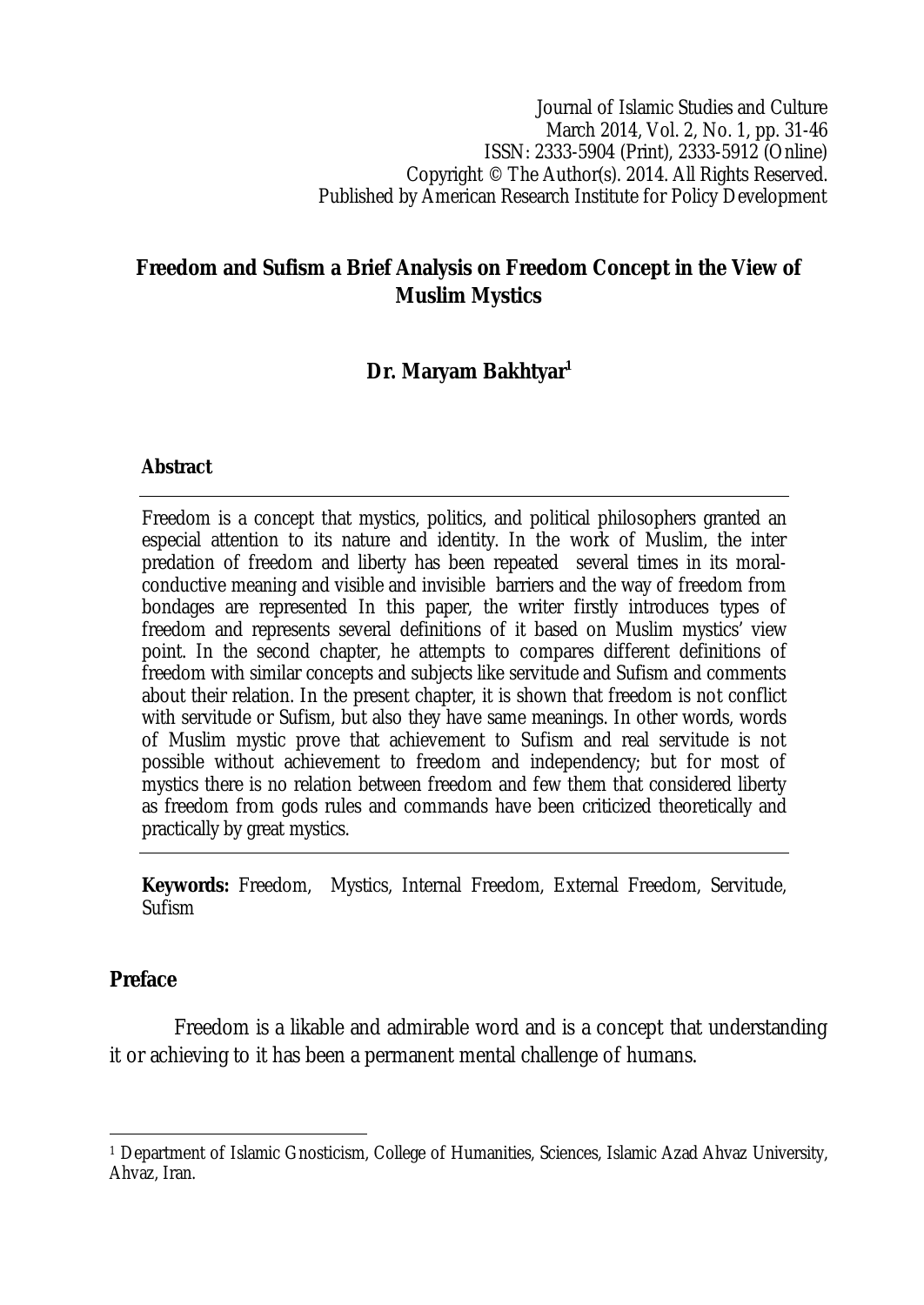Therefore, people represented diverse or even opposite definitions and inter pretations abut it. It's not essential to remind this fact that among expansive political and social concepts, freedom is relatively new subject emerged in great intellectual and politic evolutions, especially in western world and is related to modern political and governmental theories but it was not as broad as now in the past.

Defining the word "freedom" is not an easy tasking like other mental philosophical concepts. This word has been applied in meanings from past to present this plurality of and diverse usages caused a difficult understanding of its right meanings and sometimes there were maunder standings and conflict attitudes to word it. Thus, representing a unit and multilateral freedom is almost impossible, however late and present know ledeables of represented diverse definitions that we mention some of them in this paper.

In human culture and a mony late Muslims freedom concept had moral, spiritual and lingual meaning more than others that in the present argument, we consider its moral-mystical concept.

Now a day, when word freedom is used with out an adjective or suffix or a particular adverb, generaly it has a sociological or a political meaning.

As a result, when it has an especial or non-social meaning, an adjective or an explaination accompanies it in order to eliminate common a mboguities, like spiritual or moral freedom, philosophical freedom, freedom in the thought of spokesmen or freedom in the view of mystics.

It should be mentioned that late know ledgeables and thinkers contemplated about concept meaning of freedom that some of the meanings have more harmony with new de finitions and some of them are practical more or less. There fore, regarding to these differnces, for having perfect under standing of this concept, it's necessary to examine freedom in different dimensions and aspects and by gaining more knowledge about it's usages, functions and objectives among different people and nations we can achieve to more cognition a bout it's diverse and paradoxical concepts.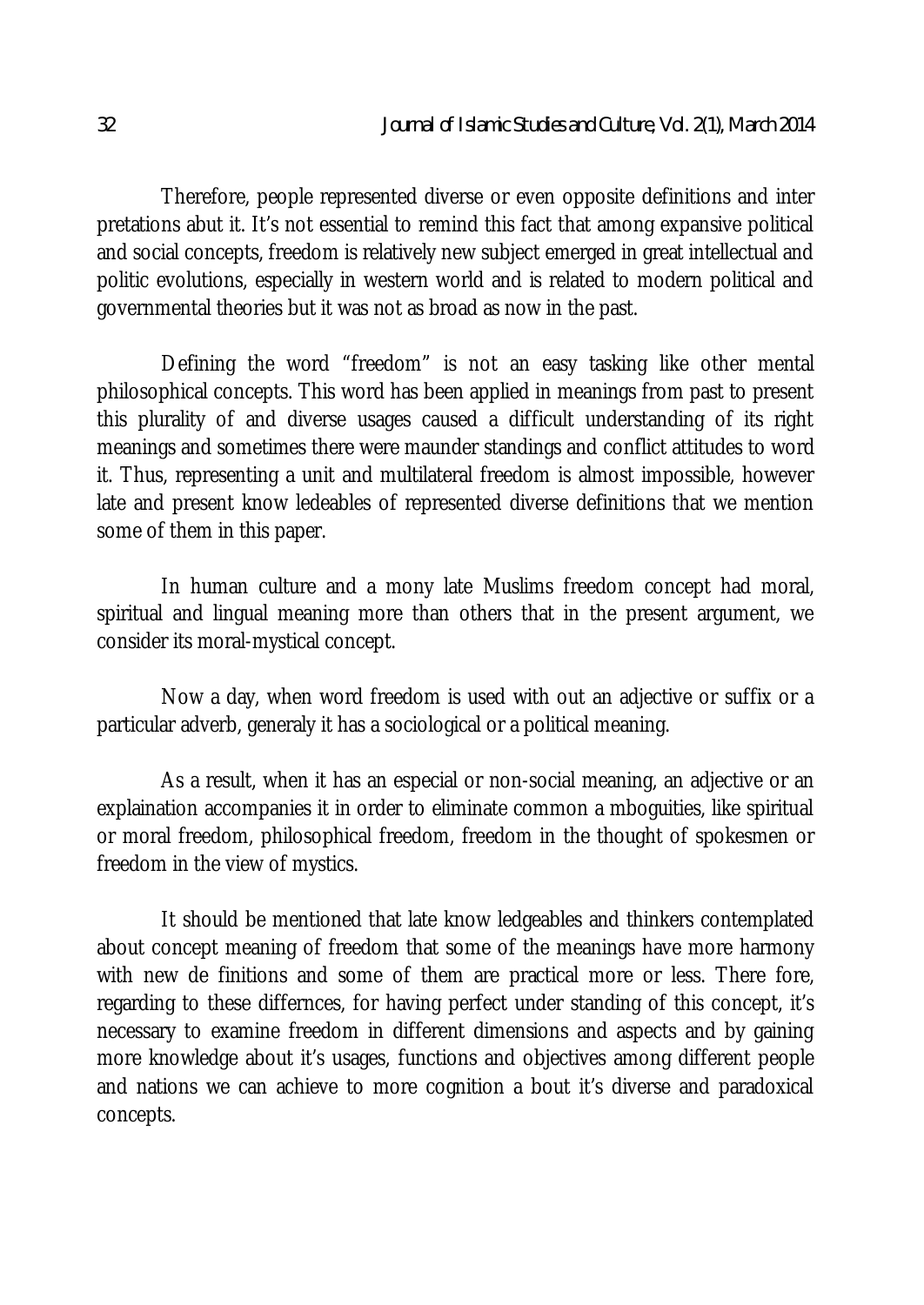In the present argument, we do not examine concept of freedom based on different attitudes of modern society and not in political-social sense and since previous mystics did not reveal a bright thought or a paricular theoretical guidance for freedom and liberty toward the cruelties that were imposed them by power full governors.

This subject can have different social, cultural, mental or conductive reasons that how ever, it has the capacity of a comprehensive research, but the present article doesn't intend to discuss about it presently.

1. Internal freedom, external freedom and their relation in a general classification, we candivide freedom in to two concepts of "internal freedom" and "external freedom" the intention of internal freedom that we can name it as internally and doesn't have any inter ferences for doing his acts and achieving to freedom and salvation .

It means that immoral and wordy belongings do not prevent him from his spiritual conduct.

External freedom which has a very moral-mystical definition in comparison to the definition of internal freedom means freedom and liberty from bondages and troubles that bind human in the luxurious and sensual world.

Freedom in this sense means freedom from social obstacles, cruel governors and every kind of bondage or external stress that is considered as a barrier for humans free will, thought or behavior in his individual and social conduct.

Some of modern knowledgeable classified freedom in to two types "negative freedom" and "positive freedom" that we can examine them both from moral and political outlook.

Ayzaya Berlin, contemporary open-minded knowledgeable, gives a definition of a negative political freedom as this: political freedom in it's negative sense means a dominion in which the person can do whatever he wants and others cannot prevent him".(Berlin 1268:237)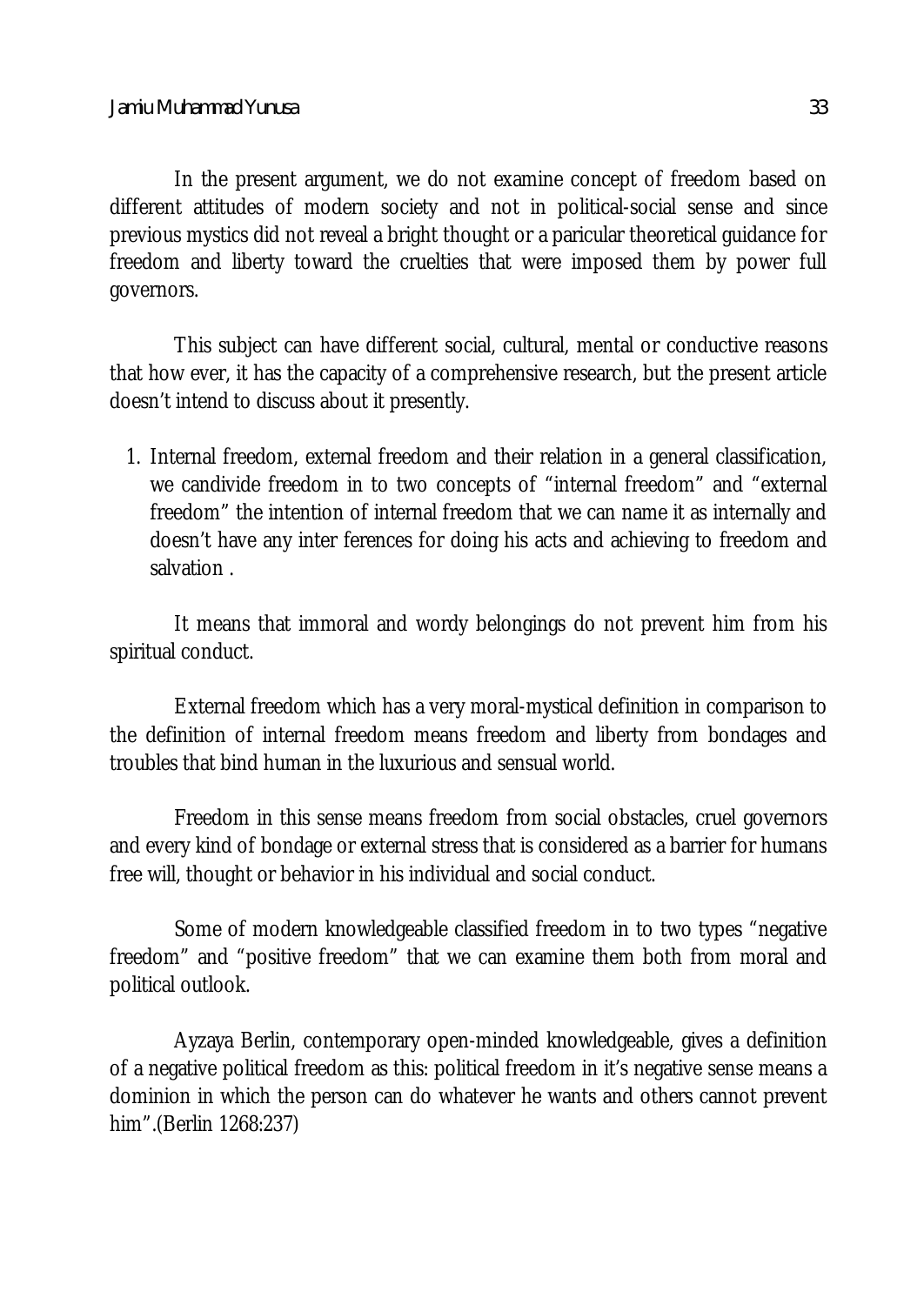In the moral meaning of negative freedom, we can say that: "freedom liberty from obligations and bondages of daily life. The person owns his wealth and any body who serves an other one except himself is not a freeman. (Socrates)". (Rozental, 1379:157) and in negative definition: "freedom is release from evil, an evil which prevents human from achievement to his real and humanistic objective.

Prevention of doing evil acts those humans does them means freedom: it is hard for human to be free; whileheis submitted to doing bad acts regularly. "(Fisaghores) (Rozental, 1379:158).

But positive freedom can also be described in both moral and political terms. In positive definition. "moral freedom means an acceptable human wish. " freedom means that human serves morality constantly and the degree of his service, determines rang of his freedom; since a person who don't do aright work, is not free" (Socrates) (Rozental, 1379:156).

As we see, positive freedom is similar to the concept " freedom in" :"the concept of positive freedom don't mean being freedom but means being free in, and living in a permitted and prescribed manner… meaning of positive freedom arises from personal desire of the person to be his lord and he wishes that he directs his own life and all decisions that he makes though life…" (Berlin, 1368:249-250).

An other method for recognition and examination of freedom is through recognition of opposite and conflict concepts and meanings. Opposite concepts of freedom either in positive or negative sense, inner or external sense means to be imprisoned and entangled.

Based on this definition "freedom means lack of obligations … but since obligations are varied, freedom forms are varied also." (Corneston, 1359:164).

From the mentioned definitions, it's derived that word freedom is more than a literal subscription and not perceiving it's contrast similarity causes wrong – headed ness, misunderstanding and many misuses in the past and modern era.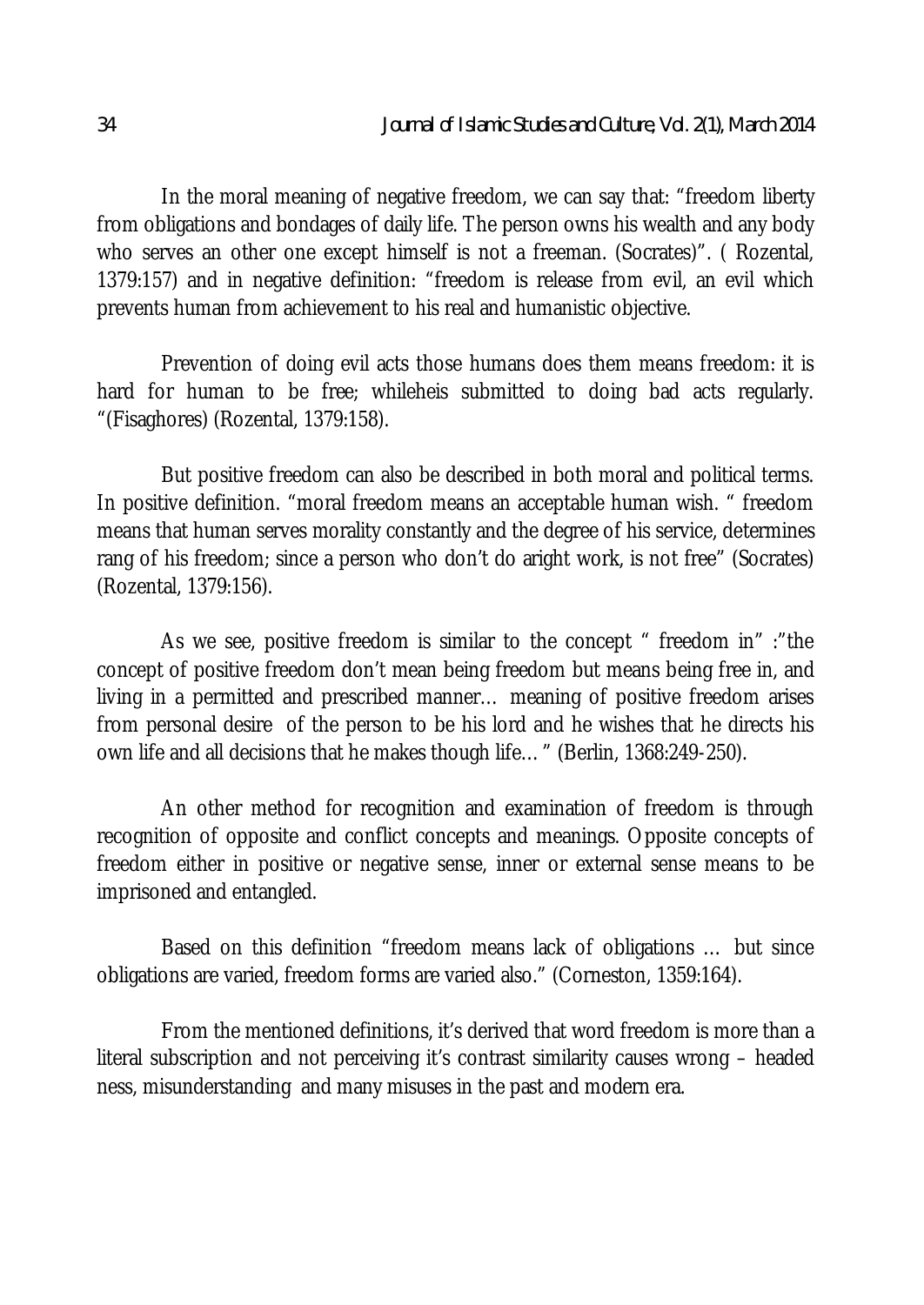Ayzaya Berlin believes that:" denying of as cetics' soul is perhaps known as source of spiritual purity and power. But it's difficult to consider it as progress in the way of achievement to freedom". (Berlin, 1368:48)

It means that sense of freedom which is created inside by the person or the other is the opposite of political freedom ( Berlin,1368:48) he also believes that we should separate spiritual freedom from more basic concept of freedom, other wise in the name of freedom, we may encounter to some dangers like amazement or tolerating cruelty( Berlin,1368:260-261).

How ever, internal and external freedoms are not irrelevant to each other.It means that if external freedom or freedom from cruel governors or other troubles does not accompany with internal freedom and growth of spirituality, it is not a multilateral freedom and perhaps it loses the primary values of a perfect freedom, it means that perhaps human accepts alien forces and troubles or may consider them desirable by resorting to other definitions or meanings.

From the other side. We can say that if the possibility and talent of internal freedom does not prove by the help of external and political freedom, it's not a complete freedom.

According to interpretation of a knowledgeable: a firm faith and free will as not guaranteed without responsible humanistic freedom and "external humanistic freedom is the condition on of gaining internal freedom". (Mojtahed Shabestari, 1376:8).

An other argument which is relevant to the present discussion is that dealing extremely with internal freedom can be the unpleasant result of not dealing with internal freedom. It means escaping to an internal wall for being immune or escaping from external obstacles.

Based on fluent inter pretation of Berlin, some times repression of self or being indifferent to the outside world is a kind of retreat or refuge in an internal castle and also some times being disappointed from way of justice and freedom tempts the person for retreat to inside (Rozental, Berlin, 1368:255).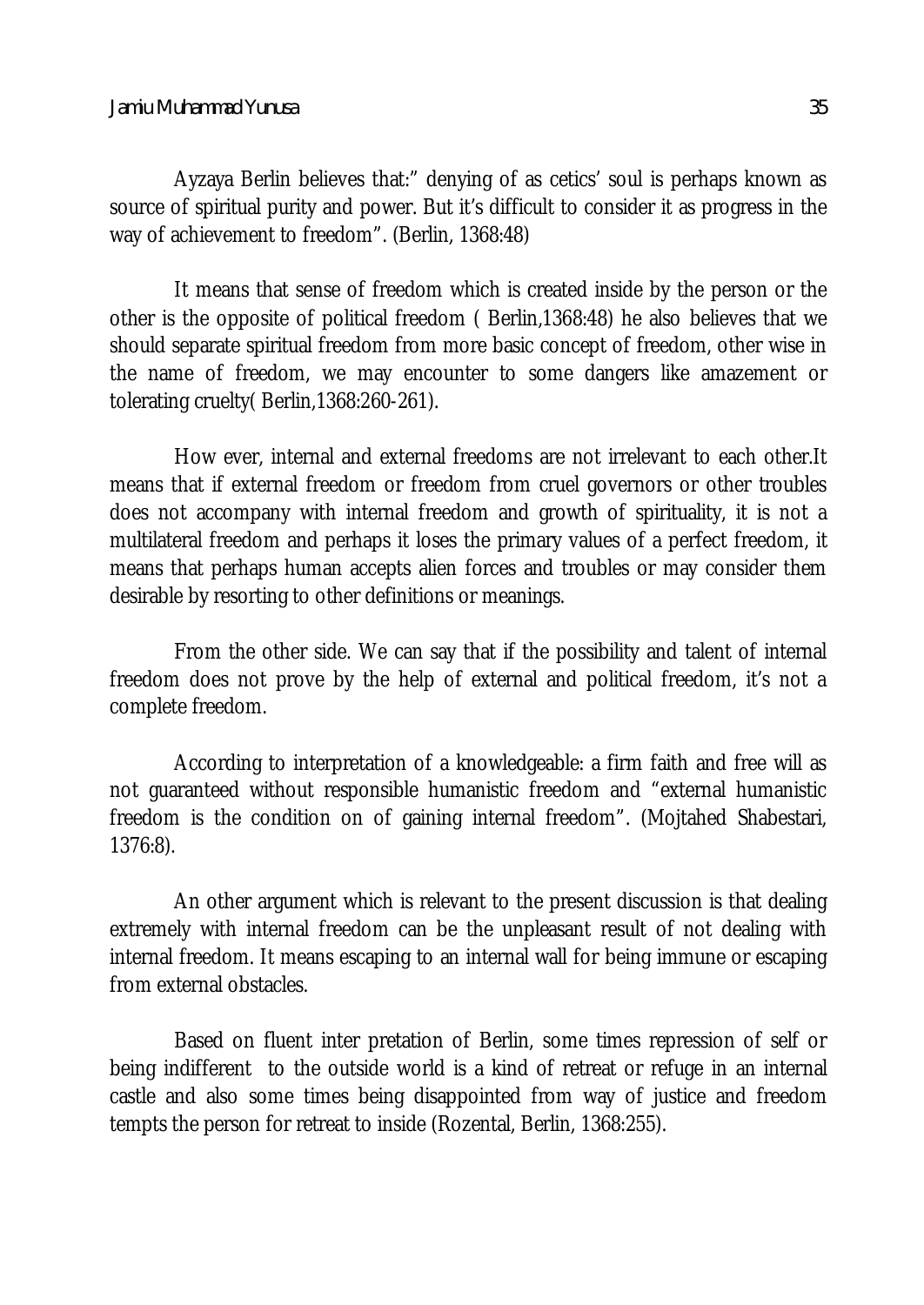This well-know knowledgeable believes that we can think about gratification of freedom sense by two different ways but opposite. One way is dealing with it and satisfying those wishes and the other is eliminating them, escaping from them or neglecting them.

Eric forum, another open-minded thinker represents ideas about different motivations and of humans in escaping from freedom in his "Escape from freedom" book and also he comments about way of conduct from negative to positive freedom.

# **2. A Hint to the Meaning and Definition of Freedom in the View of Muslim Mystics**

Among Muslims, concept of freedom has different cosmological and sociological meanings; it means that in our culture "freedom" has been used both in fighting to slavery, captivity and being imprisoned that it has sociological and juridical connotation and also in opposing force and passivity which has lingual- philosophical meaning.

But the description and definition of freedom that mystics represented frequently is not proportion to political- social concepts of freedom and even we can say that word freedom here is considered as a literal subscription, however, we can define relations among different meanings (Rozental, 1379:168).

As the definitions of Sufism is several and different and based on the interpretation of one knowledgeable, there are definitions equal to the number of Sufis, it can be said that if we consider Sufism equal to unique freedom, again there are many definitions of freedom of mystic writers and introducers of mystical concepts, then we examine the relativity of mystical freedom with similar concepts.

In primary mystical and non- mystical works, the equal word of freedom is "Horiyat" that even is used in Persian works until centuries "Horiyat" has a high status among

Mystics that some times they dedicated a chapter of their mystical works to it. some times in these works or other cultural works, instead of using word "Horiyat", the person who has this status "Hor" is used.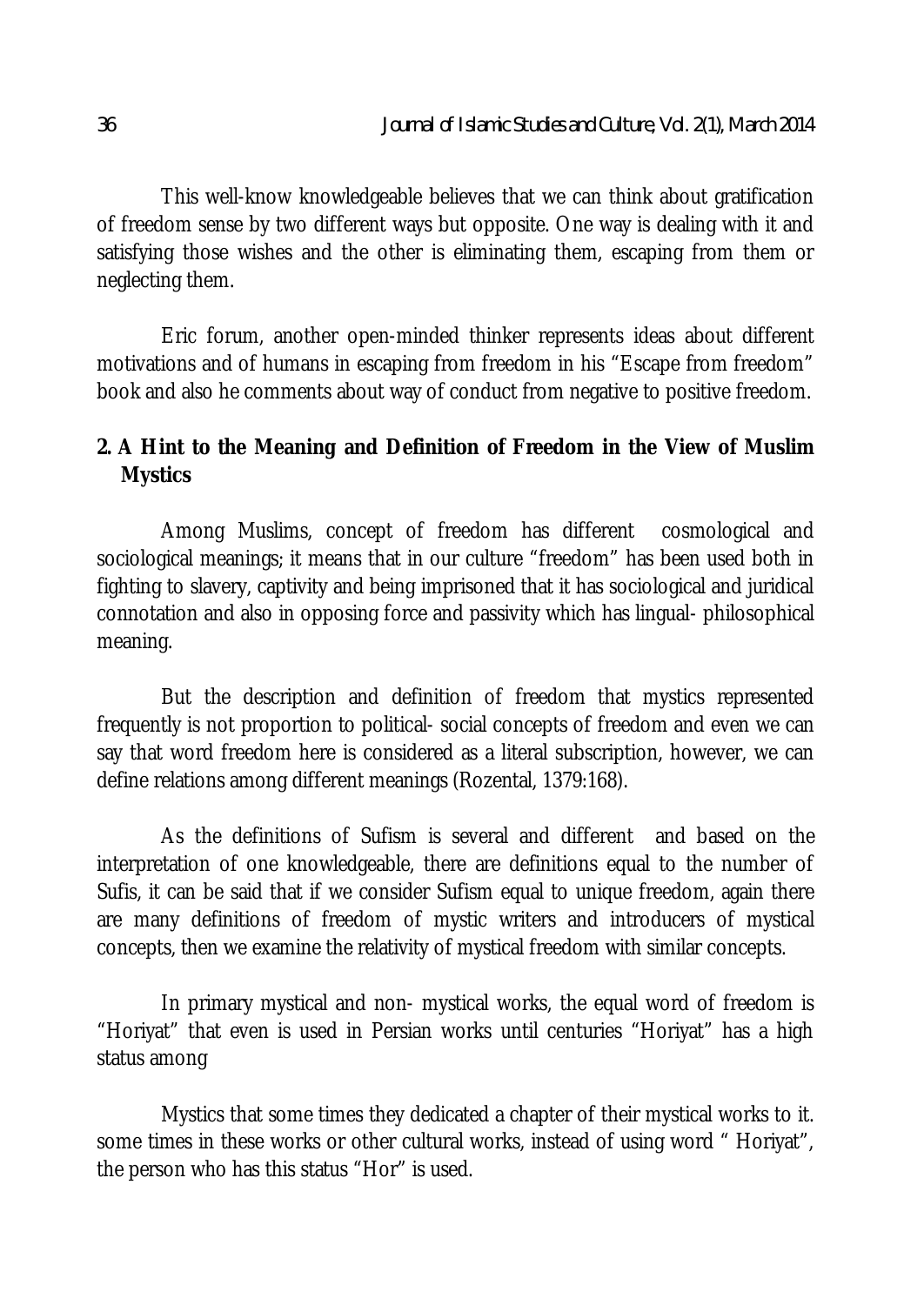Imam Ghashiri, knowledgeable mystic and great mystical writer of fifth centurey dedicated a chapter of his valid treaties to this subject and mentioned some words of Sufis about it and according to their opinion; "Horiyat" means freedom of heart from bondage to all creatures.

... In addition, what they call it as "Horiyat" is that human doesn't belong to any thing neither what is in this world nor hereafter world. (Ghashiri, 1376:343)

Mystic and knowledgeable writer, Abomozafar Ghotboldin Ebadi wrote about this status in his "Sofinameh" book and criticizes some of doubts and mis underst an dings about it.

In his definition, "Horiyat" is freedom from bondages that there is the possibility to be free from them.

"Be a ware that the reality of Horiyat is freedom from bondages and releasing from these obligations. Some times is possible and some of them should existforever". (Ardshir Ebadi, 1268:216)

In "Jorjani definitions" book, Horiyat is avoiding from slavery and disbanding interests that it has some stages:

"Horiyat in terms of mystics is avoiding from slavery and breaking up all interests and alien forces and it has stages:

General freedom (from slavery of lusts), special freedom from slavery of wishes because their wishes destroy in Gods wish and most specific freedom which is freedom from slavery of costumes because they destroy in Gods manifestation" (Jorjani; 1368: 38)

In "Kashaf Alestahalat va Alfonon" book, freedom means disbanding heart from all worldly belongings:

"So human achieves to the stage of freedom when he neglects all wordly luxuries and not to have any freedom world since everything you are is its bondage, you are slave of that thing." (Tahanavi; 1984: 291/1-292)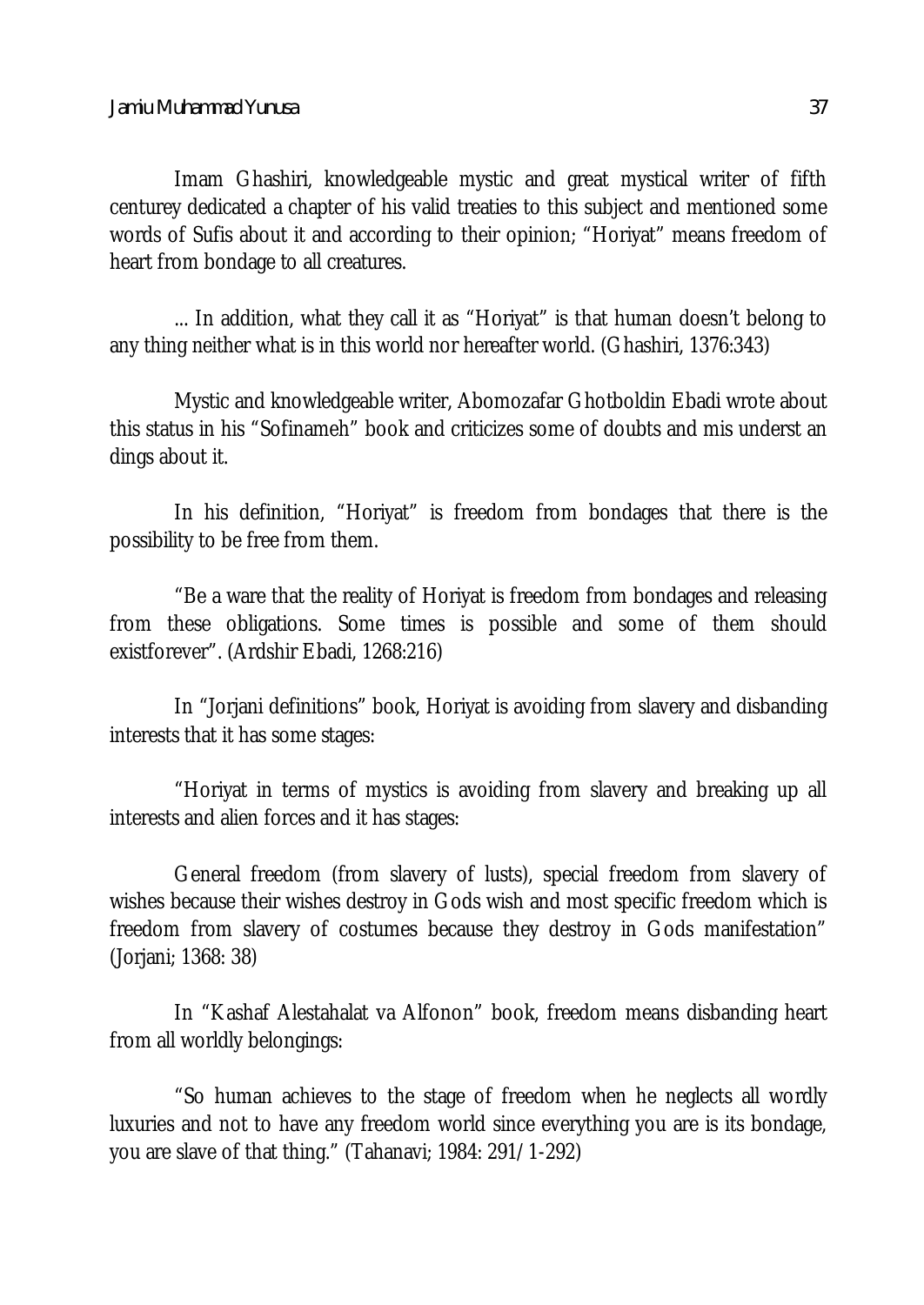But Azizaldin Nasafi, great mystic and writer of seventh century in his lofty work, perfectman, introduces a free man and expresses his features. In order to not lengthening our argument, we quote main ideas glancingly.

Based on his view point, firstly a free man is a person who is free from lust of womb, cunt and from friendship to wealth, property and second, this freedom is a relative matter and because of the multiplicity and diversity of bondages, there is not an absolute freedom.(Nasafi; 1377:133)

That have eight things completely: good speech, good acts, good temper and knowledge, leaving material luxuries aside, seclusion, and contentment.(Nasafi; 1377:77)

He believes that freedom is a feeling in heart that in this state the person doesn't become happy or unhappy be giving or taking a kind of material gift, but a person who used to these habit's cannot be free .(Nasafi; 1377:187)

In another chapter of " perfect man" book, the writer introduces puberty and freedom of human and briefly expresses that achievement to primary wisdom causes achievement to puberty but achievement to the stage of a free man is possible only by disconnecting from affections or different material wishes and even sermon teaching, closure to God and prophecy all become possible .(Nasafi; 1377:180)

Nasafi exactly reminds some different concepts of freedom and servitude with other doubts that other mystics attention less it them and believes that eliminating essential requirements is not an obstacle for achievement to freedom, but what ever the person wants and it causes a kind of belonging, that thing becomes an idol, even that wish or desire is having a shabby cloth.

A freedom is a person who does not have any bondage or belonging or an idol. (Nasafi; 1377:180-181)

Ultimately, Nasafi knows a wise free man best of all creatures all and writes: " a free wise man is best of all creatures and all creatures are under his guidance and supervision.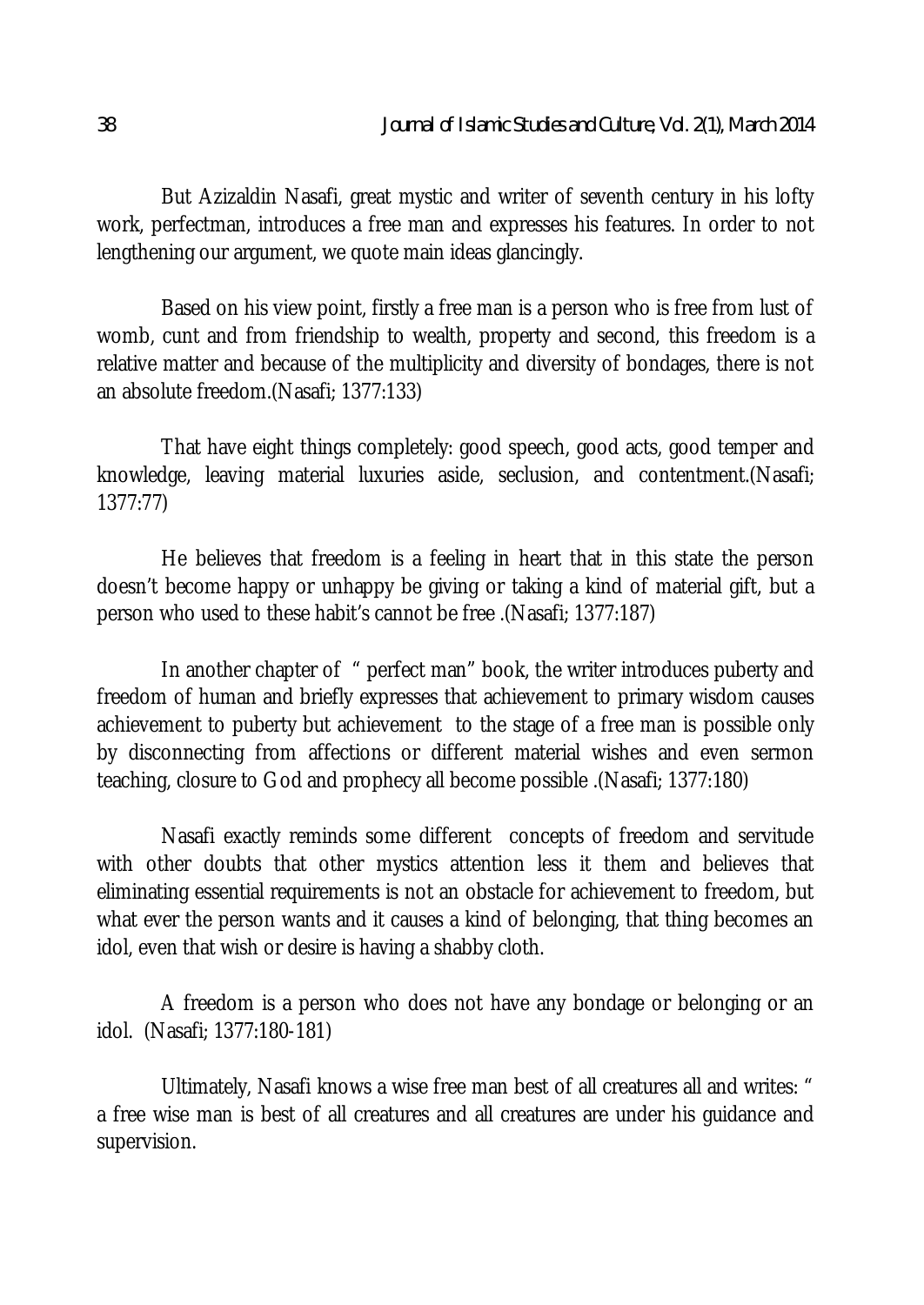He sees every thing in its right place and know every thing in it's own stage and doesn't fight with any one andanything and is free from all people and doesn't never disagree but always agree with every one" (Nasafi; 1377:284)

According to previous definitions that we quoted from knowledgeable of different eras, it is obvious that freedom or by Ibn Arabis interpretation: "Horiyat"

Is a state that more and before every thing refers to heart and it has harmony with other states like servitude, satisfaction and submission.

In the following selection of article, it is proper to examine relativity between these concepts of mystics. However, we do not intend to examine non-mystical concepts of freedom. How ever, this argument should be examined extensively and some times mystics mentioned some of these concepts by purpose of introducing freedom from their outlook.Relation of freedom with some similar concepts and subjects.

### 1-3 Freedom and Servitude

One of basic concepts and meanings of freedom in mystical texts and quotations of mystics is considering this concept similar to the concept of servitude based on mystics' viewpoint, and there is a paradoxical expression definition that freedom is servitude or servitude is freedom.

This meaning is repeated many times in articles and quotations of mystics.

Based on these definition, freedom and servitude are essential for each other and both of them give meaning to one another; it means that the prerequisite of Gods servitude freedom from others servitude, the person achieves to Gods servitude and also fulfills to reality and maturity of freedom:

- "And Ahmad khozroyeh said: all servitude is in freedom and in the achievement to servitude, freedom will be prefect". ( Attar, Bita: 293/1)
- "And Joneyd Baghdadi said: there should be servitude left in your nature in order to achieve to the reality of freedom". ( Attar, Bita: 24/2)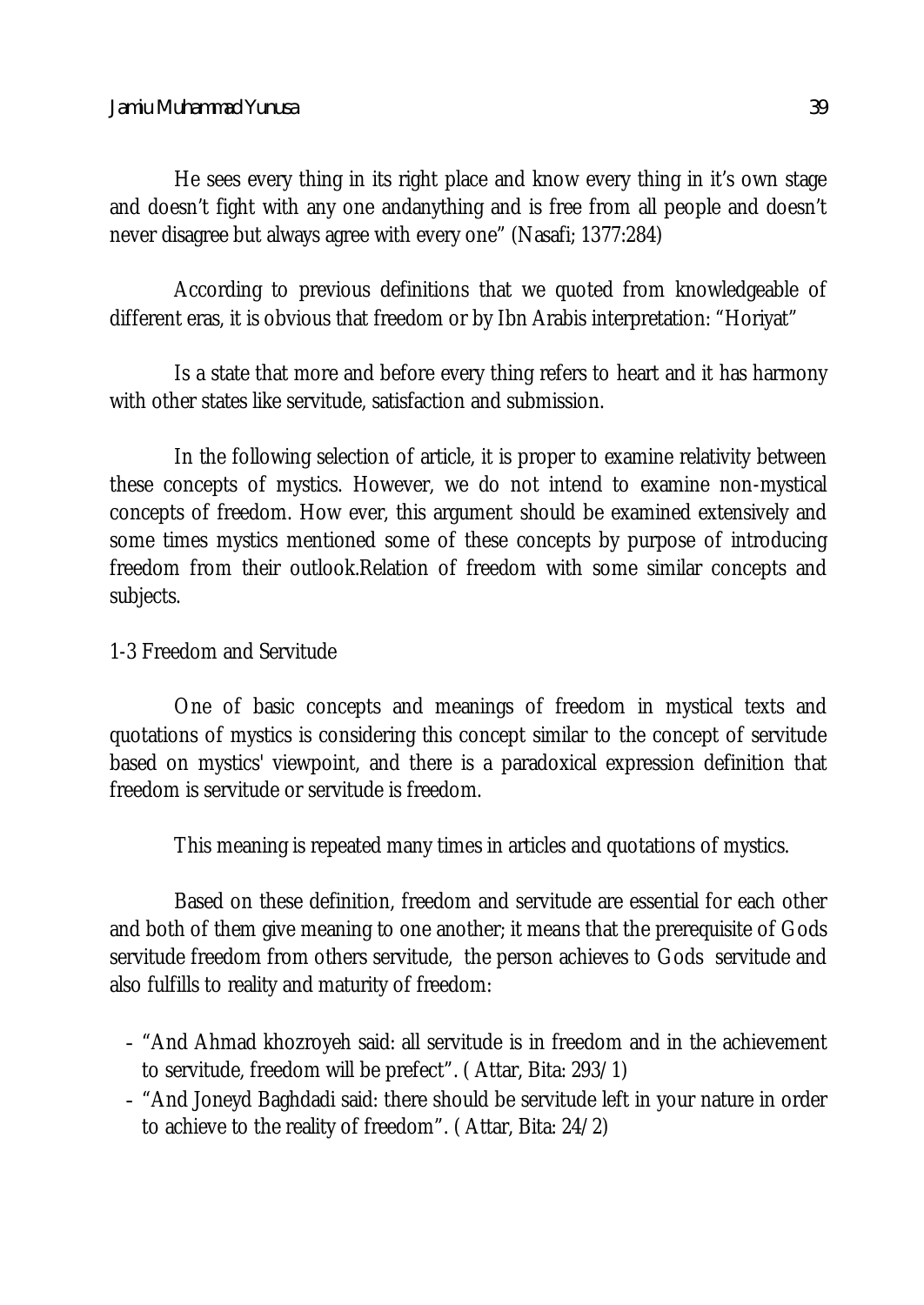- "Hossein Ibn Mansour says: Every one who wants freedom, say him to serve God constantly". ( Ghashiri; 1379:343)
- " Boshr Hafi says that: Every one who wishes to experience freedom should purifies his nature by God. Hossein Ibn Mansour says: Every one who achieves to stages of servitude, will resch to comlete freedom and this is the status of prophets and saints". ( Attar, Bita: 334)
- A dervish asked our sage that what servitude is. Our sage replied: your God created you as a freedom so be free. Dervih said: my question is about servitude. Our say replied that: if you don't be free from world'sbelongings, you can not serve God". By these descriptions and definitions that we mentioned a few number of them, is can be concluded that for Sufis, reality and maturity of freedom is reality and maturely of servitude and we can achieve to more servitude by more freedom and from the other side, everyone who fulfills to reality and maturely of servitude is " the free man of his land", since "freedom is the ultimate of servitude" (Tahavani; 1984:292/1. Quoted from Majaee solauk)

In an other words, the proportion, percept and level of freedom and servitude is related to each other: who ever is free, serves more and who ever serves God makes use of freedom more. From the outlook mystics, the person who searches real freedom should holds the rope of servitude firmly and wish full of a pure servitude should release himself from every dependency wish except God. But what is important to a mystic is achieving to the stage of servitude and what ever is the condition and necessity of conduct. In this stage, regarding to inter predations and different usages of freedom and servitude, it is proper to imply these two concepts have several samples in political- mystical inter predations.

### 2-3 Freedom and Sufism

Based on the stand point of mystics not only freedom is not in conflict with Sufism, but also both of them are identical and even both of them are essential for each other, from one side Sufism is freedom from dependencies and from the other side, a person who has achieved to the maturity of freedom and liberty is the Sufi or mystic. As s result, some of great Sufis considered Sufism and freedom identical and call Sufism as freedom…" and Abihossein nouri said: Sufism is freedom. Chivalry, and generosity". (Atter; Bita: 55/2)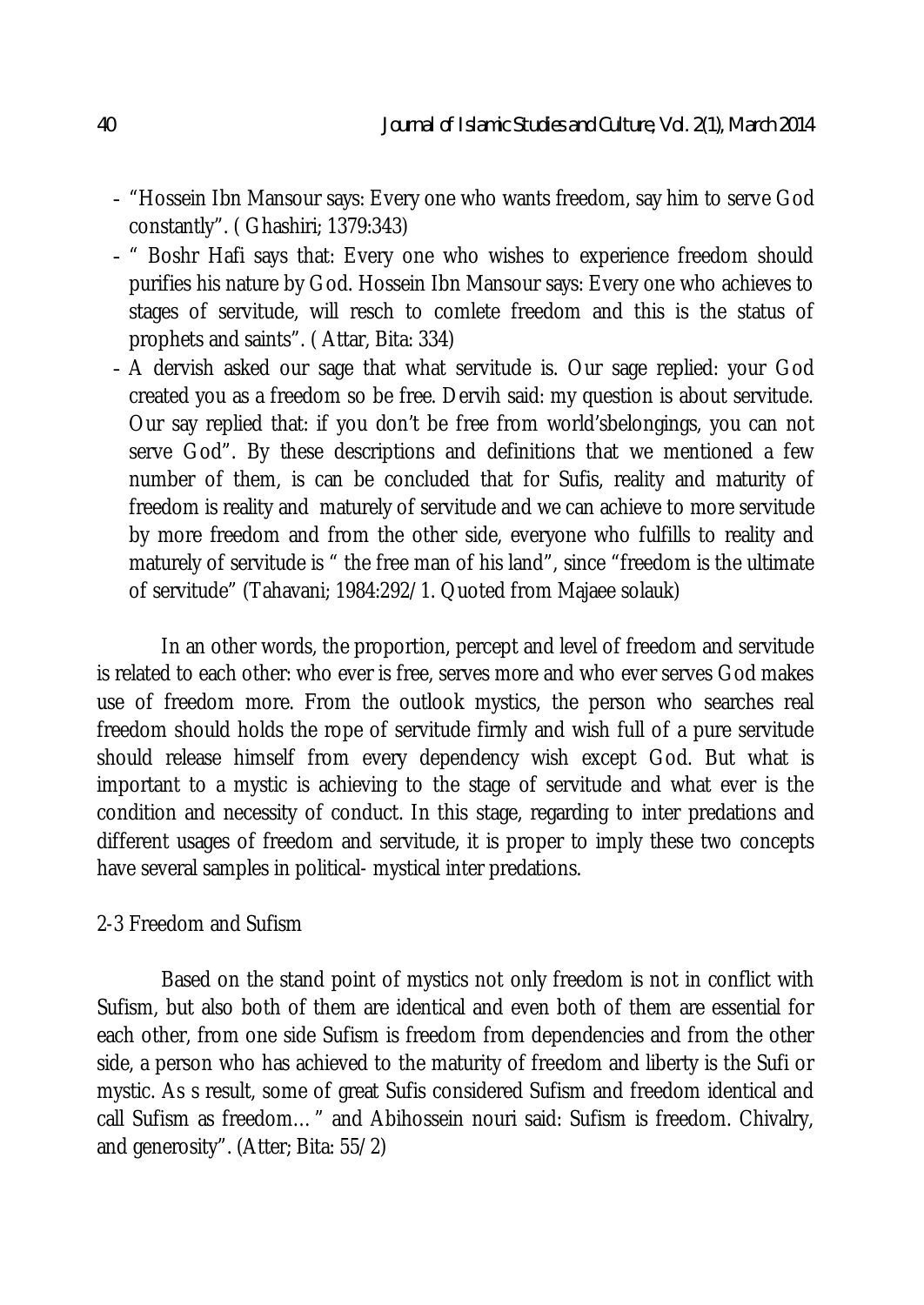Once our sage [Bosaeed] said: this Sufism is freedom in servitude (Ibn Monavar; 1376; 289/1)

Definition of Sufism and freedom is considered identical thet the intention an ultimate of both concepts is same. The intention of mysic from freedom is freedom from material affairs that considers the disconnection the introduction and prerequisite of connection and dependency God and his intention from Sufism is achievement to the state of freedom and liberty material luxuries.

An other famous definition of Sufism, which means "leaving affection" and also means that being a Sufi needs to leave every kind of dependency or interest.

In the mind of Sufis, the major affection and dependency is danyeling itour selves or other visible or interests. A Sufi person can achieve to the reality of Sufism by leaving this affair and releasing from every kind of dependency and interest Sanayi in his sublime odes interest all mystics to freedom from two types of dependencies. In noble Masnavi book, the basis of all problems is in traduced as dependency and mystical teaching of Molavi reminds this point the intial part of his book.

Throughout Masnavi; Molana introduces different internal and external bondages and teaches disconnecting from interests and achievement to freedom and guides addressees to Gods closure step by step.

Sufism in the sense of freedom is an excuse for the wayfarer to learn his specific conductive – moral lessons and introduces disconnecting from bondages as a way that is ultimate and maturity of Sufism.

- "And Abdollah khabigh said: every one who wants to be a Sufi should disconnect his heart from every interest in order to be free". ( Attar; Bita: 4/2)
- "And sage Ali Rodbari said: the narrowest jail is friendship to wetched people". ( Attar; Bita: 288/2)
- "And Abolghasem nase Abadi saId: yor prison is your body and when you exit from it's bondage you become free. ( Attar; Bita: 317/2)

Moreover, Nasafi considers a freeman who is free from lusts, wealth and dignity and has maturities like good speech, behavior and temper.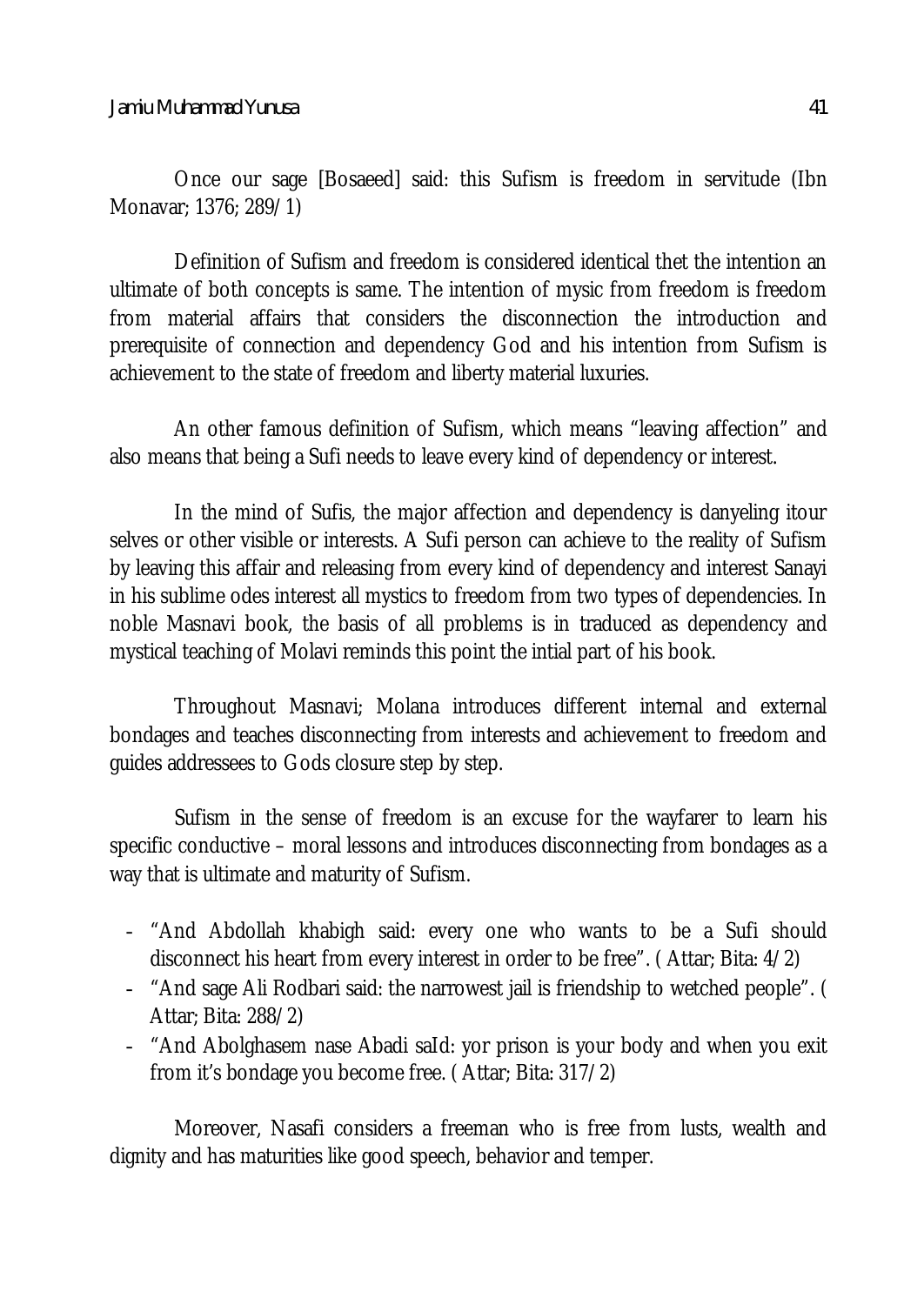Regarding to what is said concept of freedom (Sufism) is similar to previous meaning which is servitude. Since in this concept, as Bosaeed said "Sufism is freedom in servitude" and Sufi is the servant of freedom that nothing keeps him in bondage and he is in bondage of nothing except God:

" freedom is that human keep himself away from the servitude of all creatures and what ever exists except God, he doesn't love them ( Ghashiri; 1379:342)

#### 3-3 Freedom and Ebahel

In the thought of popular and acceptable mystics, real freedom is synonym to servitude and dependency to God, but by the interpretation of realists and liar Sufis that they didn't hear anything from reality of mystical freedom except a name , they prescribed some rules for freedom that indeed this kind of freedom is exactly in conflict to mystical freedom , servitude and Sufism.

Perhaps , the great emphasis or perseverance of real Sufis on that there is no difference between servitude and freedom is a kind of response to the people who seeks for freedom from religious rules and traditions and didn't find a better litter that this common and paradoxical concept of freedom. A litter and roadster that is used for "Ebaheh ".

On the other side, it's supposed that some easy going Sufis followed "Ebaheh" because of their ignorance, or mistake or misusing some of freedom's concepts or advantage. Anyway, the consequence of these thoughts and action was that is arouses the protest and objection of Sufism opponents.

In the interpretation of professor Forozanfar, freedom is maturity of uprightness and absolute servitude to god.

<< it doesn't involve rights or duties but some of Sufis that were named as " Ebahati " or " Ebahiyeh" believed that human achieves to a stage that he can be free from the suffer age of religious laws and the reality of freedom for them is freedom from whatever restricts human ……. "(Forozanfar, 1367:25)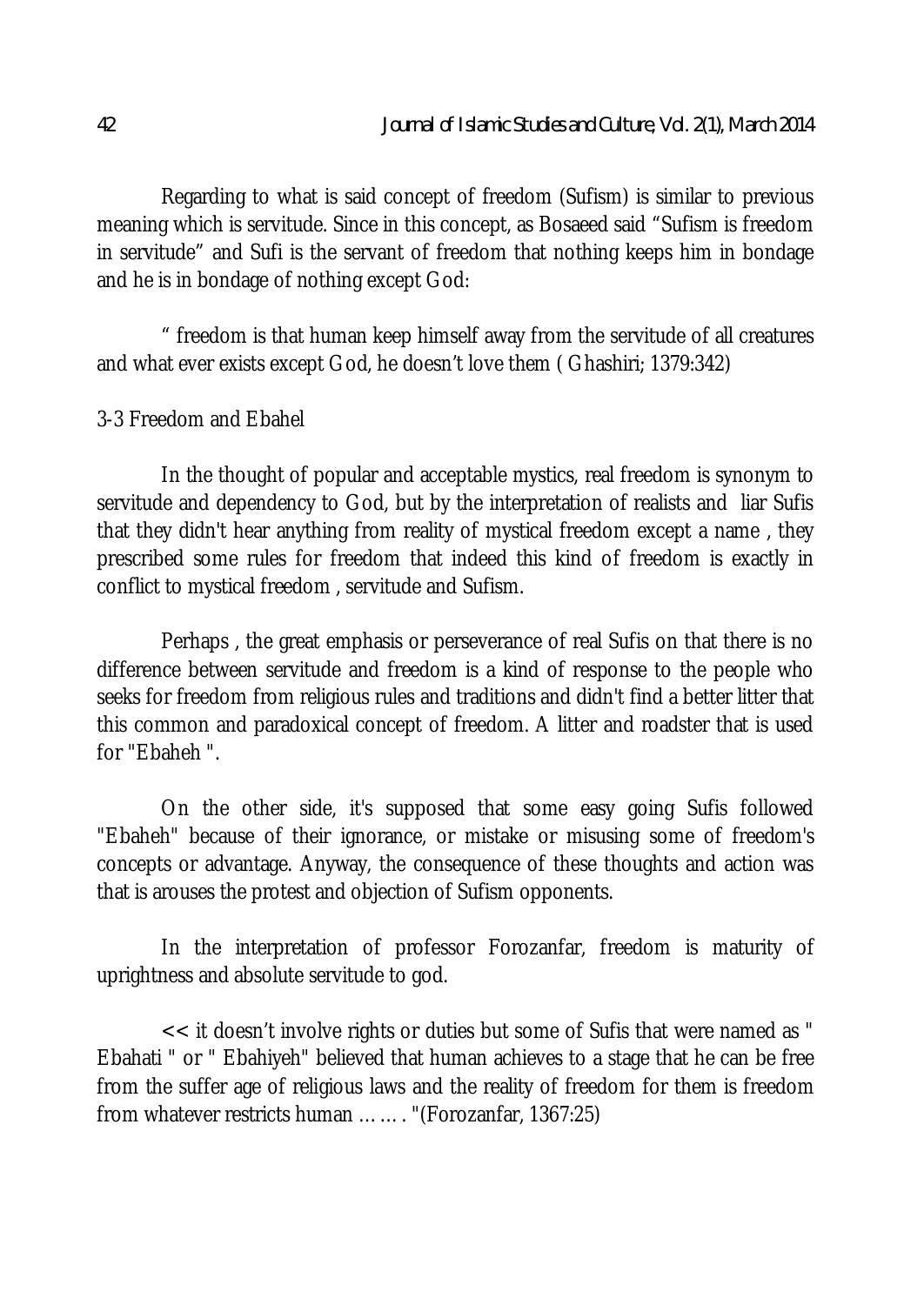Since past days , real Sufism or its know ledgeables by indication to this kind of ignorant thoughts represented responses and blocked misuse way of these great spiritual concepts for instance , Abinasr Seraj Tosi , author of famous Allameh book , wrote a chapter about introducing and criticizing " Ebahiyeh " ideas and defines servitude by referring to different instances of Qor'an and narratives and considers it as freedom from everything except god.

### He writes:

An ignorant group supposed that name of freedom is more perfect than servitude as it was common among people that a free man has a higher dignity in world than others. Thus , they perverted from right way and assumed that human remains as a servant since the relation between him and god is servitude and when he achieves to god's joiner , he becomes free and when he becomes free there is no sign of servitude in him indeed , because of the ignorance of this group they perverted in religion principles this tribe believed that slave doesn't become a slave in reality , unless his heart become free from all things except god and this is the time that he becomes a real slave of god and doesn't choose a better name than slave for these people. It's narrated that our holy prophet said: god gave me the choice to choose one between begin a king prophet or a slave prophet … Than I choose to be a slave prophet, and god granted both of them to him". (Seraj, 1960:537-532)

Furthermore, Ghashiri considers the idea of freedom from religious rules and functions opponent to the reality of freedom and knows as heresy:

"Professor Imam Says: reality of freedom is in the maturity of servitude, since he is honest in servitude, he is free from bondage of others ". (Ghosheiri, 1376:342)

Moreover, Tahanavi one of translators of mystics thoughts calls this group as pagan and atheist and introduces freedom as freedom of person from being slave of his soul and distancing hardship of pray from him (Tahanovi, 1984; 292/1)

This group misunderstands the reality and knows freedom in servitude as freedom from servitude, obligation and religious laws that most of Sufi researchers denies their opinion and has shown that freedom means maturity of servitude and freedom from others.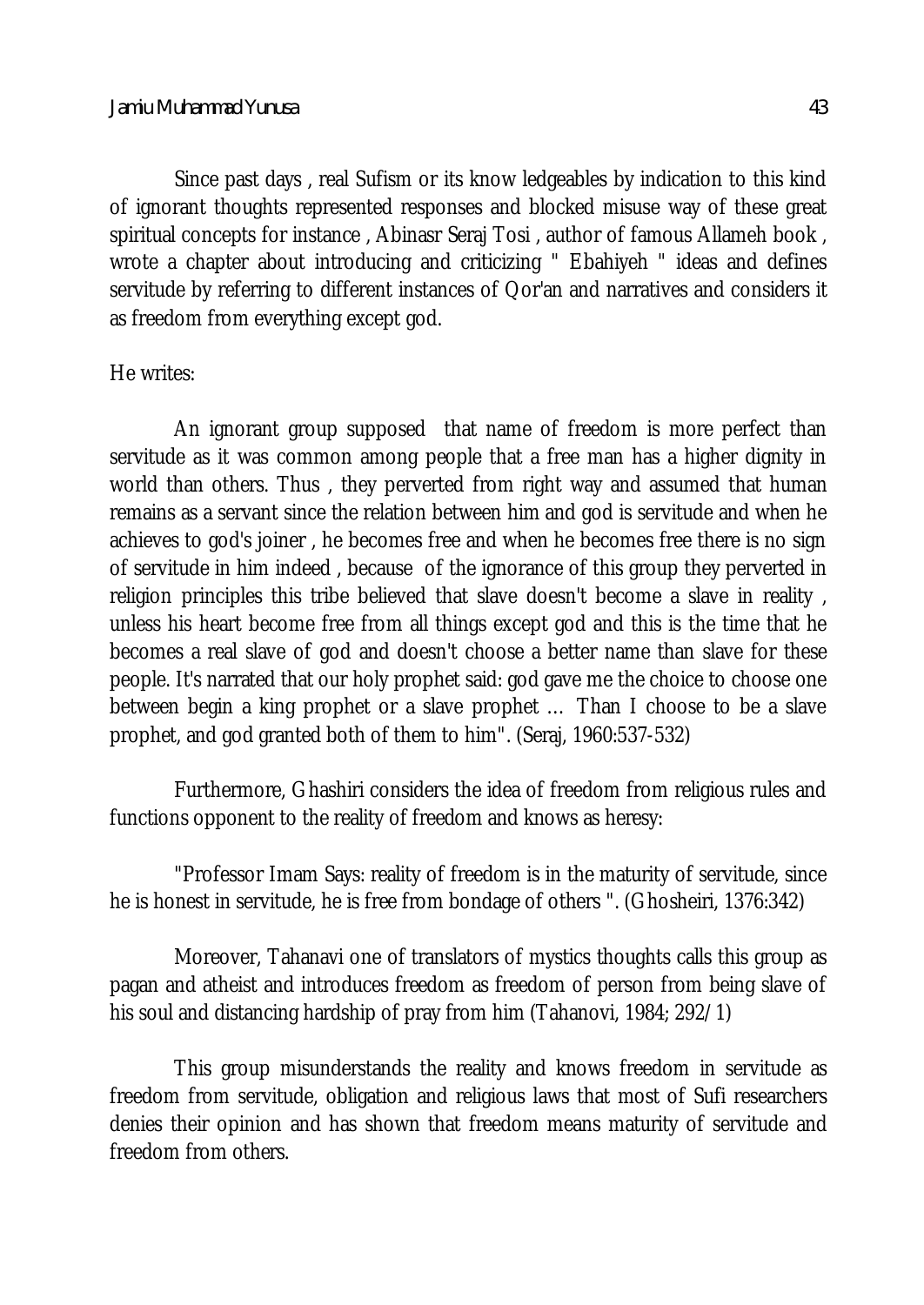Criticism of "Mohahi" Sufis and denying their behavior are apparent in works of Sufism and work of Sufism opponents that was an excuse for dissenters in order to deny Sufism.

# **Conclusion**

What was mentioned in this paper was expressive of this fact concept of freedom was exposed to the regard and attention of most Sufis and thinkers and they represented sublime theories about its meanings, limitations, functions and methods.

Among all dominant ideas of Muslim mystics, it is derived that they represented a moral – conductive meaning from freedom practically and theoretically and opposed to "Mobahi" Sufis that introduced an opposite meaning about freedom and suppressed misunderstanding by their arguments and theories. In concluding definitions of mystics, we can say that in their opinion, freedom is disconnecting from servitude and slavery and distances every kind of wish and interest whether in this world or hereafter world in the way of god's servitude and achievement to him. In other words, in this mystical concept , freedom agrees to both terms " freedom from " and " freedom in " : freedom from interests and wishes and anything or anybody except god and freedom in servitude , worshiping god and conduct.

# **Appendix**

- 1. In human history, almost all moralists praised freedom… meaning of freedom like meanings of other words welfare, goodness, nature and reality is so broad that can be adjusted to every kind of interpretation.( Berlin; 1368:236)
- 2. Korenston represented a voluminous argument about meanings of freedom in literal, conceptual and theoretical aspects in the first chapter of his " A Novel analysis on freedom" book (13-64) and mentioned different definitions of late and present knowledgeable and he himself classified some definition of other and divided types of freedom and progressive freedom ( freedom from bondages of nature, malady, hunger, insecurity, ignorance and superstition), Romantic freedom(freedom from) obligation of advanced political institutions, king, imperators, churches and from reasonable freedom and imposed reasonable freedom.
- 3. According to Berlin, freedom is: freedom in thee sense that I use it is not only disavowing in sufficiency and inability ( that in this sense you can achieve freedom by ruining and destroying wishes) but there should be some obstacles that are proped between human and facilities of his election and action).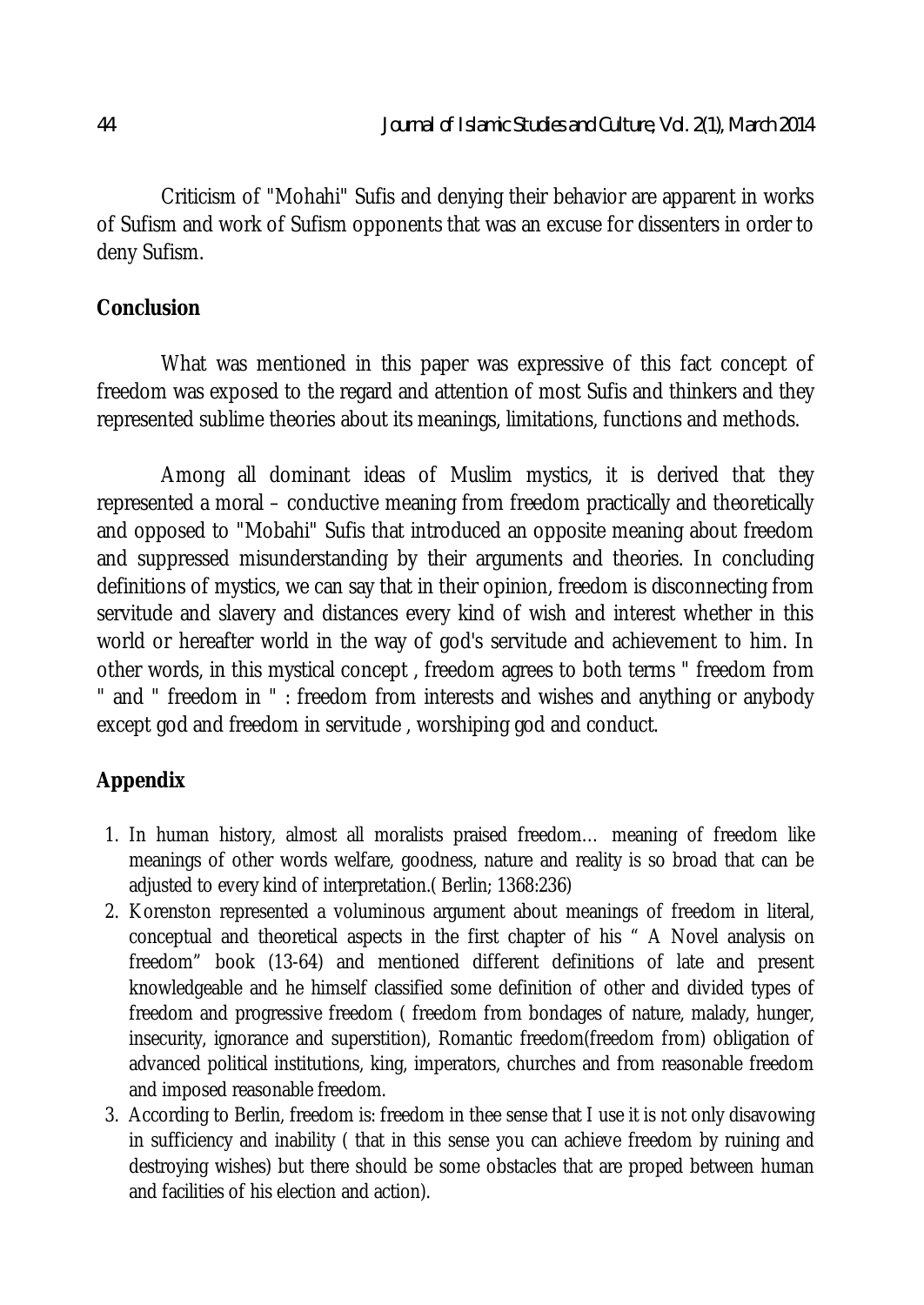In another part of his book (269p), Berlin writes: freedom is province on soul and eliminating or dessugesting barriers in the way of human desires perhaps these barriers exist in different from like natural barriers, internal barriers are related to subjective libertine lusts. Barriers arised from social objection and troubles asised from others wishes and be havior.

- 3. Eric forum introduces two main way for escaping freedom in society: "In fascist governments being submitted to a leader and in our democracy the obsession for being like other". (Eric forum, 137:174)
- 4. Refer to "escape from freedom" book (147&153pp) that from indicates that for domina ting on in ability and lonliness of disconnecting from external interests.

We should tend to love, work and realistic expressions of emotional, sensational and intellectual reasonings.

- 5. It is not eworthy to mention that although most of our mystics haven't used freedom social concepts, they taught freedom and distancing from rulers obligation in their speech, be haviour and action.
- 6. From speeches of lofty professor and knowledgeable, Doctor Shafiee Kadkani.
- 7. (Joroani, 1369:38)
- 8. It's essential to remind that concept of freedom is not only related to the arguments that are presented in this article, but has direct or indirect relations the subjects like needlessly, way farer, doom and survival, submission and satisfaction and especially force and liberty that writer doesn't engage himself in these subjects.
- 9. Sometimes mystics mention different meanings of the concepts freedom and servitude by skill and taste of a esthetics and using other meaning or anagram.

It is quoted that there was a richman in a corps and often he said to sheikh to accept something of this material world but he did not. Finally, hesent amessenger to Sheikh that I released several slaves and granted its spiritual reward to you. Sheikh said: our religion is not releasing slaves but is free slavery to God. ( Attar: 297/2). Further more in "Alameh" book, he attended to the juridical- social meaning of freedom. (Seraj, 1960:531)

- 10. Ein Alghozat opinion in interpreting the relation between servitude and freedom is pleasant and readable: "if you don't be a slave, you wont be free… once people asked a sage that what is servitude? He said: hey way farer, if you don't become free, you won't be slave". (Tamhidat, Einalghozat, quoted from Gohareyan, 1368:198/4)
- 11. For familiarity to Molina's opinion about concept of freedom, obstacle and ways for achievement to it in Masnavi, article of Molavi and freedom, 1384:114-133.